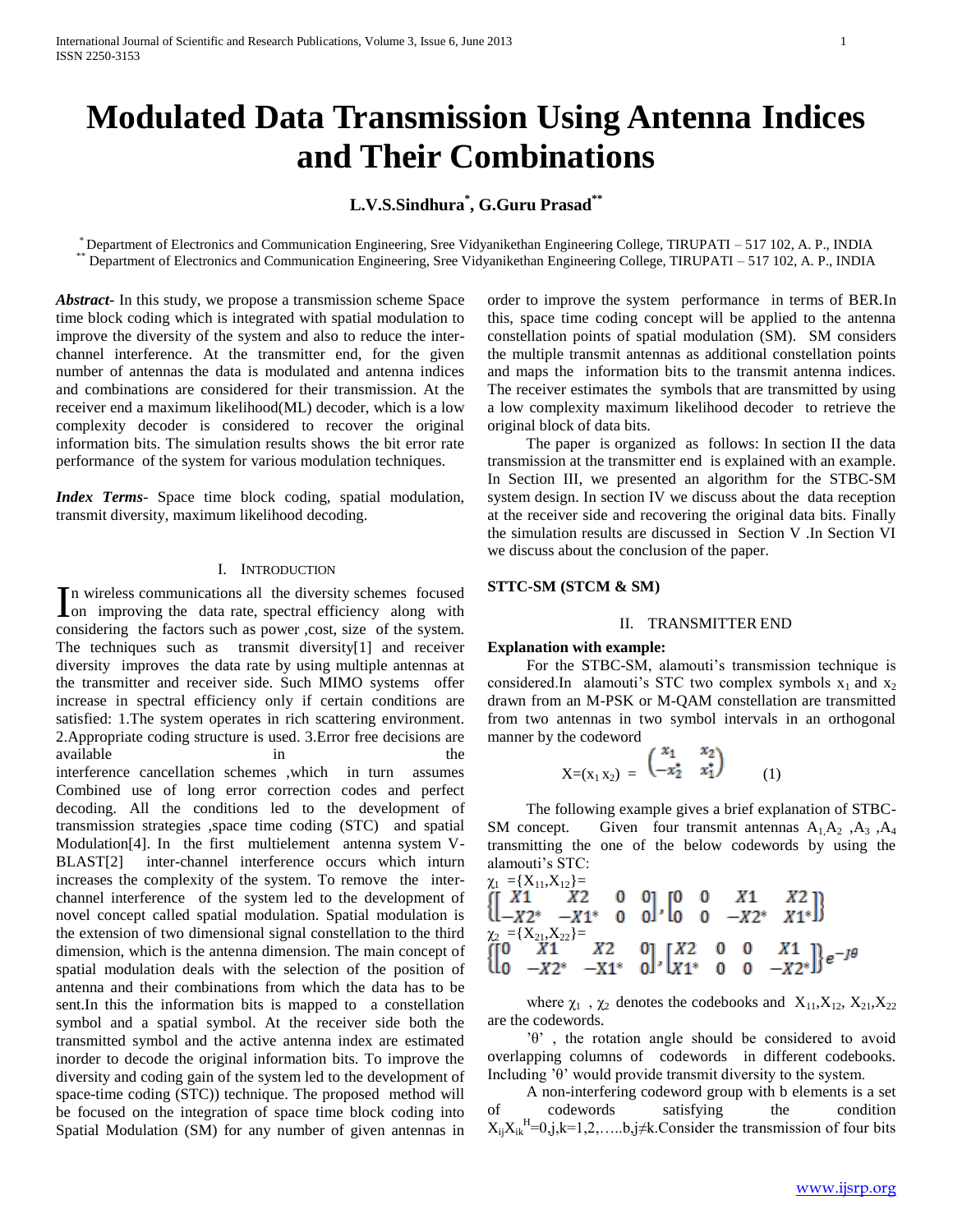$S_1, S_2, S_3, S_4$  in two consecutive symbol intervals by the STBC-SM. The bits  $S_1$ ,  $S_2$  represents the selection of antennas and the next two bits  $S_3$ ,  $S_4$  represents the BPSK the symbol pair.

 For the design of the system, the Rayleigh fading channel is considered.The minimum coding distance between two codewords i.e transmitted  $X_{ij}$  and the erroneously detected  $\hat{\mathbf{x}}$  as given as

$$
\delta\left(\mathbf{X}_{ij}, \mathbf{\overline{X}}_{ij}\right) = \min_{\mathbf{X}_{ij}, \mathbf{\overline{X}}_{ij}} \det(\mathbf{X}_{ij} - \mathbf{\overline{X}}_{ij}) (\mathbf{X}_{ij} - \mathbf{\overline{X}}_{ij})^{\mathbf{H}}
$$

The minimum CGD[4] between two codebooks  $\mathbf{X}_i$  and  $\mathbf{x}_i$ is defined as

$$
\delta\big(\, \boldsymbol{X}_{\,i},\boldsymbol{X}_{\,j}\,\big) = \min_{k,l} \, \delta_{\textit{min}} \, (\, \boldsymbol{X}_{\,ik} - \, \boldsymbol{\widehat{X}}_{\,jl} \,)
$$

## III. DESIGN ALGORITHM FOR STBC-SM

1. Consider  $T_t$  be the number of transmit antennas, determine the codewords that are formed by using the number of antenna combinations for STBC transmission.The total number of codewords be  $w=2T_t$ .

2. Codewords together form a codebook  $\chi_i$ ,  $i=1,2...$ n-1. The maximum number of codewords that can be fit in a codebook is determined by  $b = [T_t/2]$  and the number of codebooks is given by n=[w/b]. The codebook  $\chi_n$  which is present at the last does not need to have b codeword's.

3. Construct the codebook  $\chi_1$  which contains a noninterfering codewords as

 $\chi_1 = \{ (X 0_{2*(nT-2)}) \}$ 

## IV. RECEIVER SIDE

The design of the system is considered in rayleigh flat fading channel. The received signal  $2R_r$  matrix Z can be given as





$$
\begin{array}{c} (0_{2^*2}\,{\rm X}\;0_{2^*(\rm nT-4)})\\ (0_{2^*4}\,{\rm X}\;0_{2^*(\rm nT-6)})\\ \ldots\\ \ldots\\ (0_{2^*2(\rm a-1)}\,{\rm X}\;0_{2^*(\rm nT-2\rm a)})\}\end{array}
$$

Where X is the orthogonal manner of the codeword

4.By considering the following conditions Construct  $\chi_i$  for 2≤i≤n

- $\triangleright$  The codeword's in every codebook should be non-interfering codeword's, chosen from combinations of available transmit antennas  $T_{t}$ .
- The codeword's in one codebook should not coincide with the codeword's of another codebook.

5. The rotation angle  $θ_i$  is determined for each  $χ_i$ , 2 ≤i ≤n where  $\theta = (\theta_2, \theta_3, \dots, \theta_n)$ . Based on the constructing the STTC-SM codewords based on the above algorithm the spectral efficiency can be calculated as

 $m=1/2log_2w+log_2M$  [bits/s/Hz].

 The codewords designed are predefined and these codebooks are considered as lookup table inorder to get the desired codeword.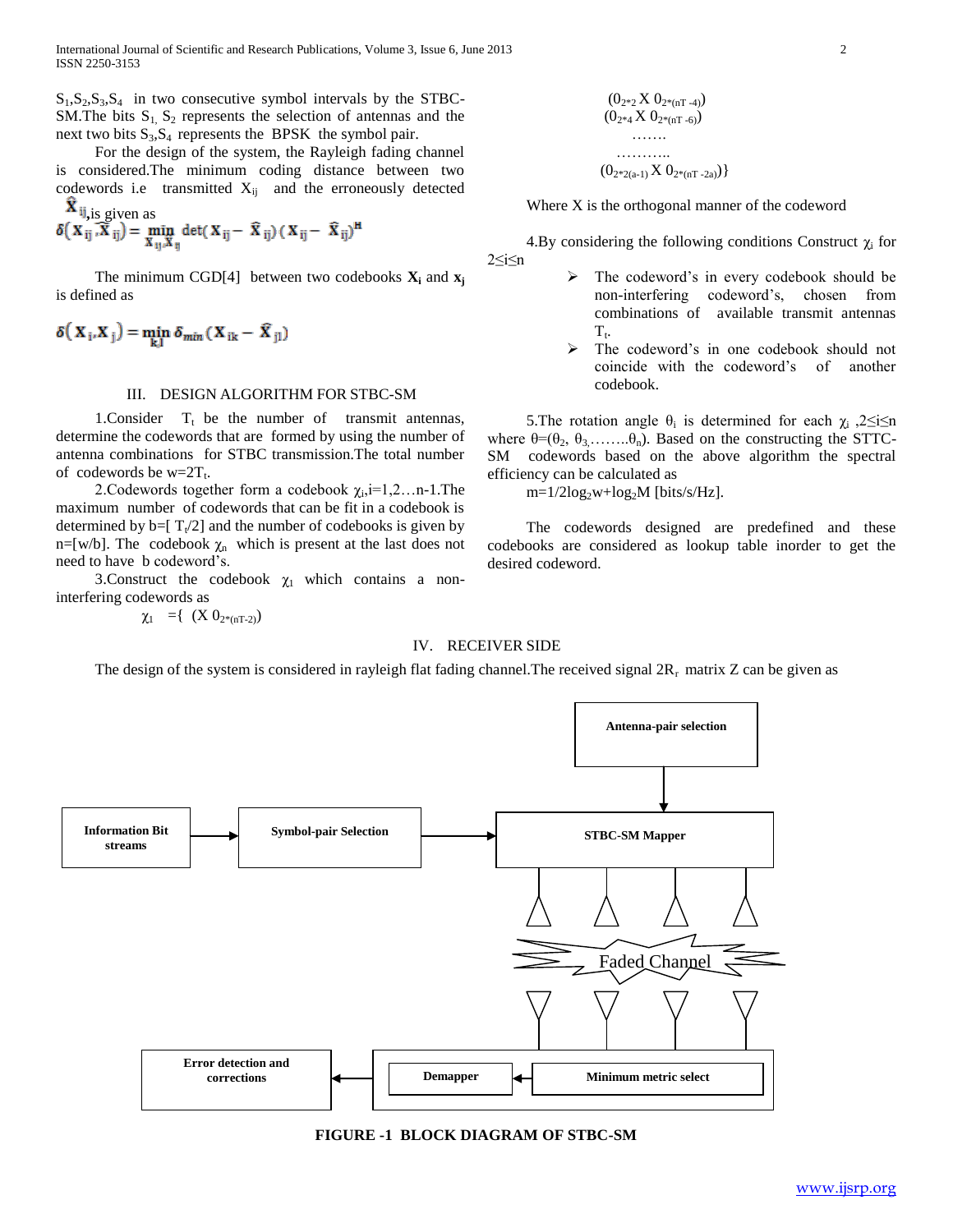$$
\mathbf{Y} = \sqrt{\frac{\rho}{\mu}} \mathbf{X}_{\lambda} \mathbf{H} + \mathbf{N}
$$
 (2)

H is the channel matrix ,N is the noise matrix . $X_x \epsilon \chi$ , $\mu$  is a normalization factor and ρ is the average SNR present at all the receiving antennas.The H and N contains independent and identically distributed(i.i.d) complex Gaussian random variables with zero mean and unit variance.The value of H will be constant while transmitting a codeword and the values are independent from one codeword to other codeword. The receiver knows about the channel H and at the transmit end the channel is unknown. For  $T_t$  transmit antennas employed ,wM<sup>2</sup> different transmission matrices are obtained from w codeword's using STBC-SM technique. The ML decoder performs its searching operation over all the  $wM<sup>2</sup>$  matrices and finds the matrix that minimizes the following equation

$$
\hat{X}_{\chi = \arg X_{\chi} \in \chi} \left\| Y - \sqrt{\frac{\rho}{\mu}} X_{\chi} H \right\|^{2}
$$
 (3)

Thus the  $wM^2$  realizations are reduced to 2wM. The last operation at the receiver is demapping operation which is based on the lookup table present at the transmitter to recover the input bits. For 2m bits transmitted during two consecutive symbol intervals using one of the  $wM^2 = 2^{2m}$  different STBC-SM transmission matrices, the error performance of the STBC-SM

system , is given by  $X_1 \, X_1 \, X_2 \, \ldots \, X \, 2^{2m}$ .

 An upper bound on the average bit error probability (BEP) is given by the union bound.

$$
P_b = \frac{1}{2^{2m}} \sum_{i=1}^{2^{2m}} \sum_{j=1}^{2^{2m}} \frac{P(X_i \rightarrow X_j) n_{i,j}}{2m}
$$
  
\n
$$
P(\mathbf{X}i \rightarrow \mathbf{X}j)
$$
 is the pair wise error probability (PEP)

The conditional PEP of the STBC-SM system is given as

$$
P(X_i \to X_j | H) = Q\left(\sqrt{\frac{\rho}{2}} \| (X_i \to X_j | H) \| \right)_{\text{where } (x) =
$$
  

$$
\left(1/\sqrt{2\pi}\right)_{x}^{\infty} e^{-y^2/2} dy
$$

The unconditional PEP is obtained as

$$
P(X_i \to X_j) = \frac{1}{\pi} \int_0^{\pi/2} \left( \frac{1}{1 + \frac{\rho \lambda_{i,j,1}}{4 \sin^2 \phi}} \right)^{n_R} \left( \frac{1}{1 + \frac{\rho \lambda_{i,j,2}}{4 \sin^2 \phi}} \right)^{n_R} d\phi
$$

## V. SIMULATION RESULTS

 In this section, we present simulation results for the STBCSM system with different numbers of transmit antennas. All performance comparisons are made for a BER value of 10*<sup>−</sup>*<sup>5</sup> . We first present the BEP upper bound curves of the STBC-SM scheme are evaluated from and depicted in the following Figures. The derived upper bound becomes very tight with increasing SNR values for all cases and can be used as a helpful tool to estimate the error performance behaviour of the STBC-SM scheme with different setups.



**Figure 2: BER performance of STBC-SM for BPSK**

 In the above figure the bit error rate performance is analysed for a system with number of transmitting antennas  $n_T = 3$ , and the modulation used is BPSK.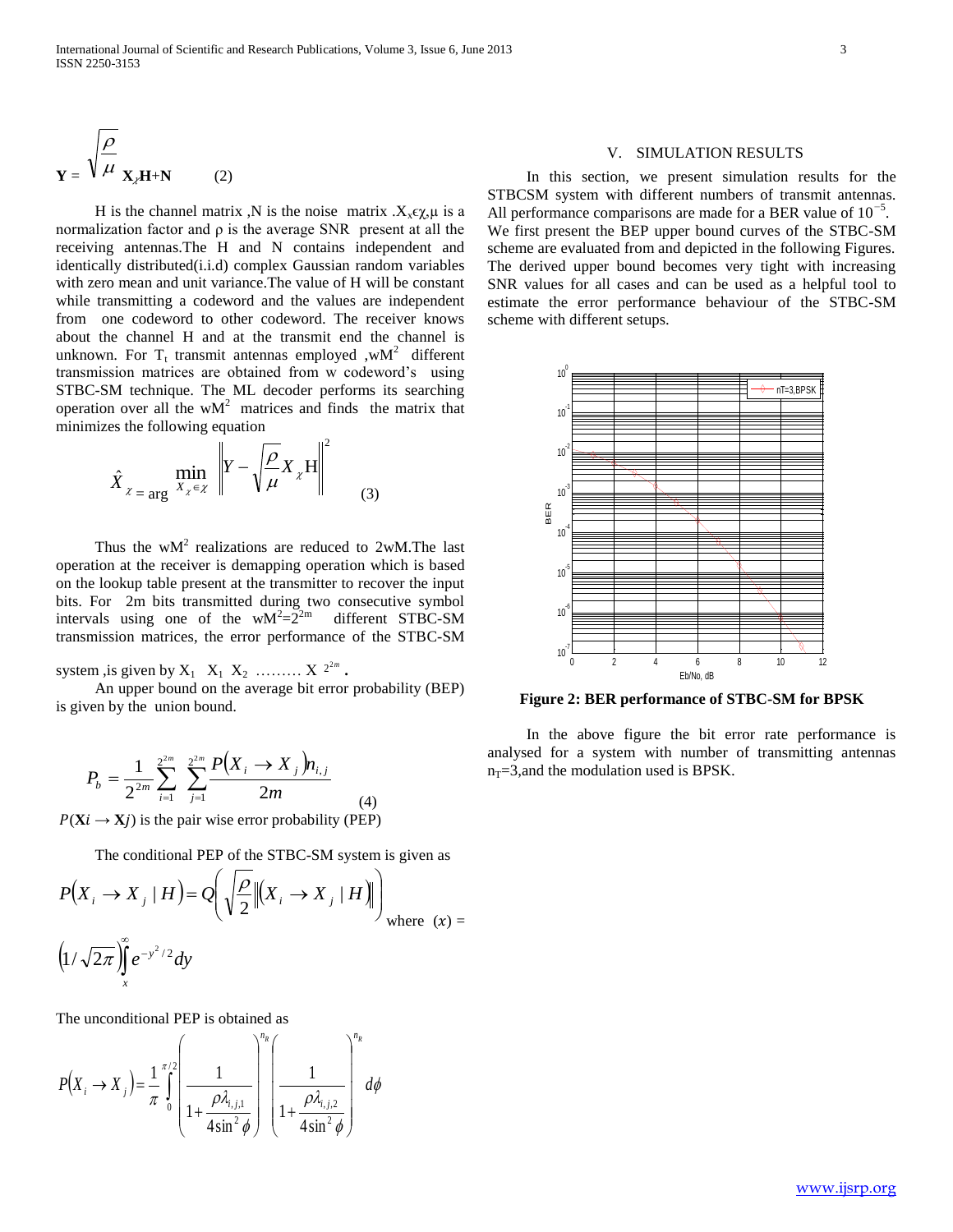

**Figure 3: BER performance of STBC-SM for QPSK**

 The above figure shows the bit error rate performance of the STBC-SM system with number of transmitting antennas  $n_T$ =4,and the modulation used is QPSK.



**Figure 4: BER performance of STBC-SM for QAM**

In following figure the BER curves of STBC-SM with  $n_T =$ 4, 8 and QPSK, QAM is evaluated for data transmission.



**Figure 5: BER performance of STBC-SM for QPSK**

In following figure the BER curves of STBC-SM with  $n_T =$ 8, QPSK, QAM is evaluated for data transmission.



**Figure 6: BER performance of STBC-SM for QPSK**

 The above figure shows the comparision of bit error rate performance of STBC-SM system with BPSK modulation and QPSK modulation where the number of transmitting antennas  $n_T = 4$ .

For  $n_T=3,4$  and BPSK, QPSK modulations are shifted to the right while their slope remains unchanged and equal to 2nR, with increasing spectral efficiency.